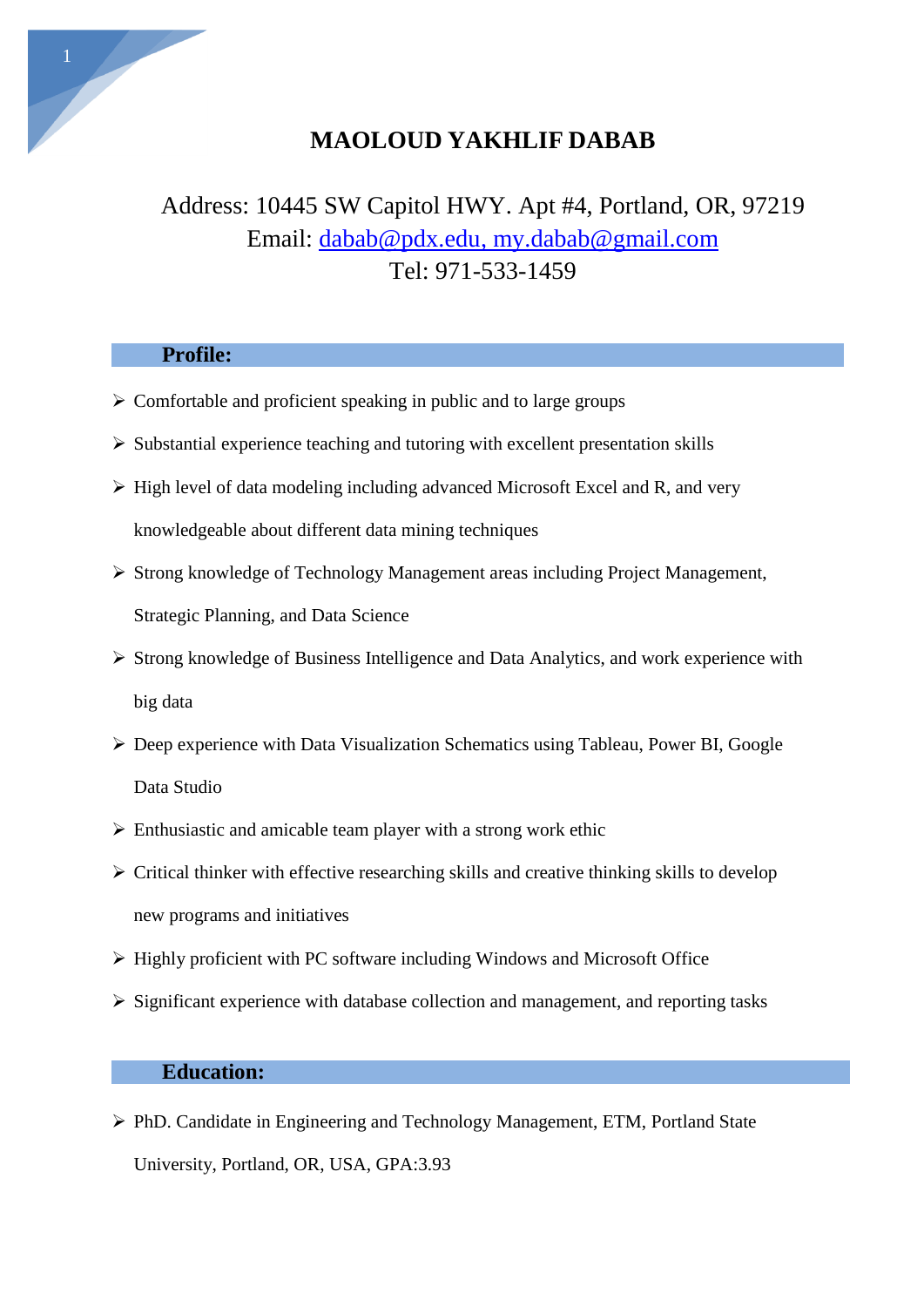- Graduate Certificate in Business Intelligence and Analytics, SBA, PSU, Portland, OR, USA, 2018
- M.S. in Engineering and Technology Management, PSU, Portland, OR, USA, 2017
- Graduate Certificate in Strategic Management of Technology, ETM, PSU, Portland, OR, USA, 2017
- Graduate Certificate in Project Management, ETM, PSU, Portland, OR, USA, 2017
- B.S. Degree in Telecommunication Engineering, Tripoli University, Tripoli, Libya, 2007

#### **Academic Work Experience:**

 $\triangleright$  Curriculum Developer, September 2018 – Present

Portland State University, Portland, USA

- Developing a "Getting Started Website" for new students
- Preparing external material and resources for students to understand more
- Monitoring improvements of students
- $\triangleright$  Graduate Tutor, September 2018 December 2018
	- Portland State University, Portland, USA
		- Tutored two graduate classes in BI Certificate (Operation Research Regression Analysis)
		- Assisted ETM and BI students with preparing class projects
		- Followed up with students to ensure the success
- $\triangleright$  Collaborative Lecturer, February 2014 September 2014

Technical Engineering College, Zwara, Libya

- Taught two courses (Mobile System Digital Communication System 2)
- Assisted students with preparing graduation projects
- Prepared activities for students to practice using mobile data software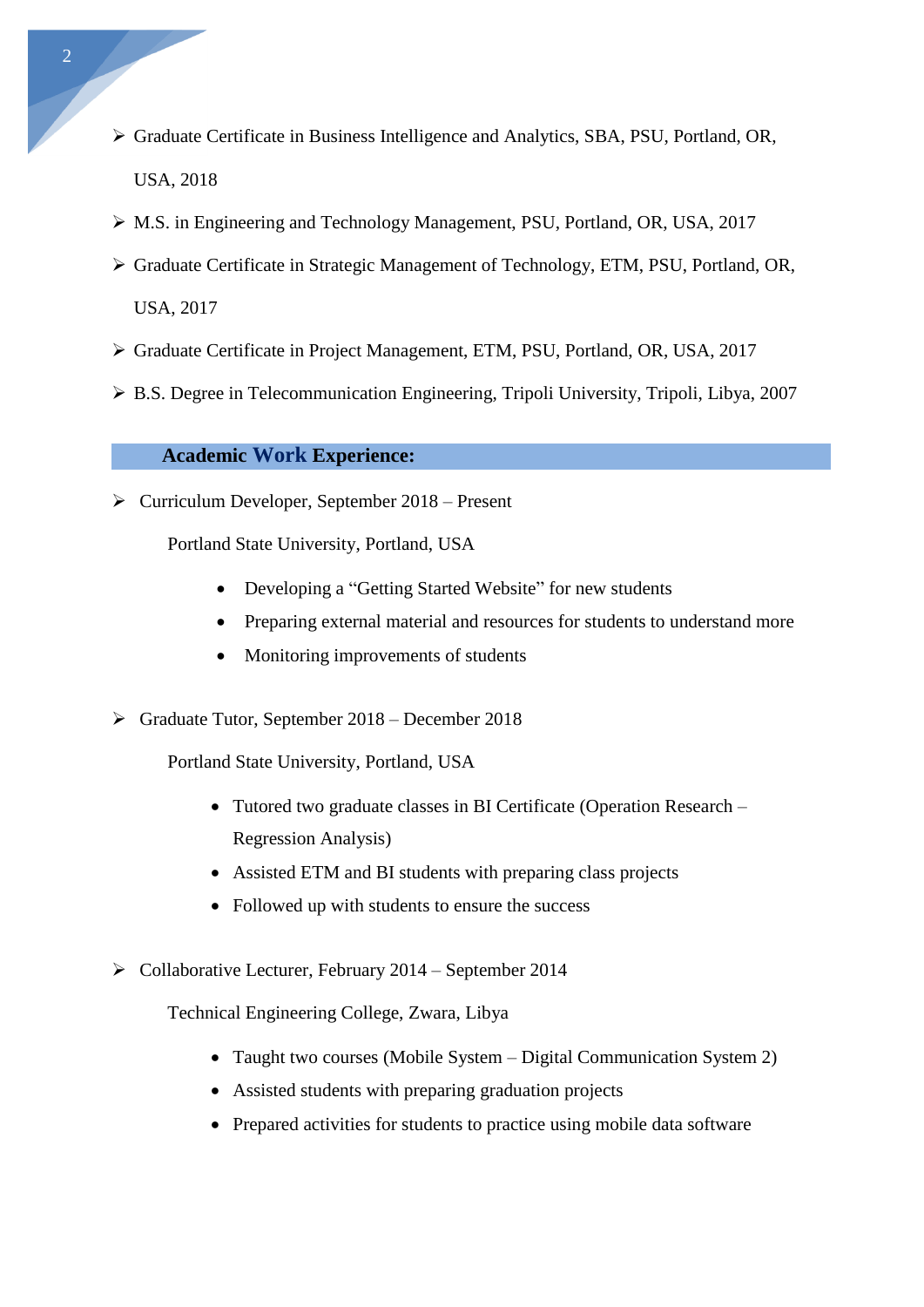Corporate Trainer, October 2009 – December 2014

Almadar Aljadid Telecommunication Mobile Company, Tripoli, Libya

- Trained students and led site-visit field trips
- Integrated Corporate Social Responsibilities into company policy
- Helped write the employee guide on working responsibly with an ethical code
- Teaching Assistant for two PhD and MA courses (Technology Roadmapping, R&D Management), ETM, PSU, Summer 2019
- Graduate Program Assistant at Fulbright Program Portland, Summer, IELP, PSU, 2017

#### **Course Work Focus:**

- $\triangleright$  Class projects and case studies analysis cover different engineering and business management areas such as:
	- Business Intelligence and Data Analytics
	- Big Data and IoT
	- Operations Research
	- Project Management
	- Decision Making
	- Strategy Management
	- Competitive Strategy in Technology Management
	- Finance Decision Making and Risk Management
	- Product Planning and Scheduling
	- Communication and Team Building
	- Technology Marketing
	- Science and Technology Policy
	- Technology Roadmapping
	- Entrepreneurship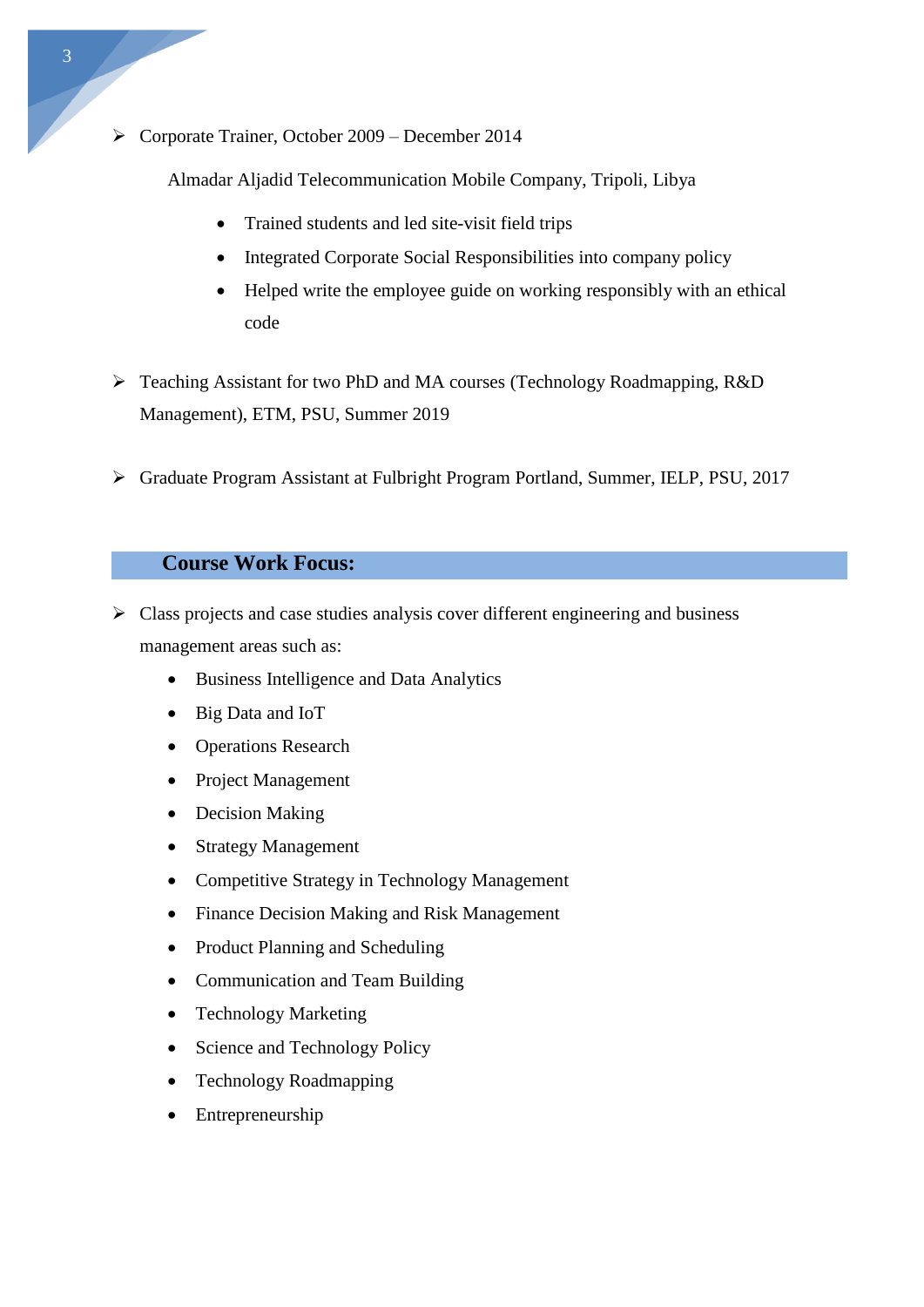#### **Business Analyst Work Experience:**

Asset Management Analyst, March 2019 – Present

Asset Management Team, Water Bureau, City of Portland, Portland, OR

- Pulling data from Portland Water Bureau's GIS and Computerized Maintenance Management System
- Building Water Bureau asset hierarchy
- Assisting with Future Funding Needs Assessment project to predict the operation annual budget
- Working with field staff to collect data that will then be used to the project future asset need and cost
- $\triangleright$  Sustainability Data Analyst, October 2018 Present

Campus Sustainability Office, Portland State University, Portland, OR

- Analyzing various data sets such as University utilities, waste totals, and campus purchases
- Assessing performance of educational resources and identify improvement opportunities
- Developing visual representations and a dashboard of data sets
- Assisting with tracking and evaluating the PSU Green Revolving Fund and annual report data

#### **Leadership Work Experience:**

 $\triangleright$  ICSP Member, Winter 2018 – Present

International Cultural Service Program, Portland State University, Portland, OR

- Promoting cross-cultural understanding at PSU and in the greater Portland area
- Giving in-person presentations and lead activities in Portland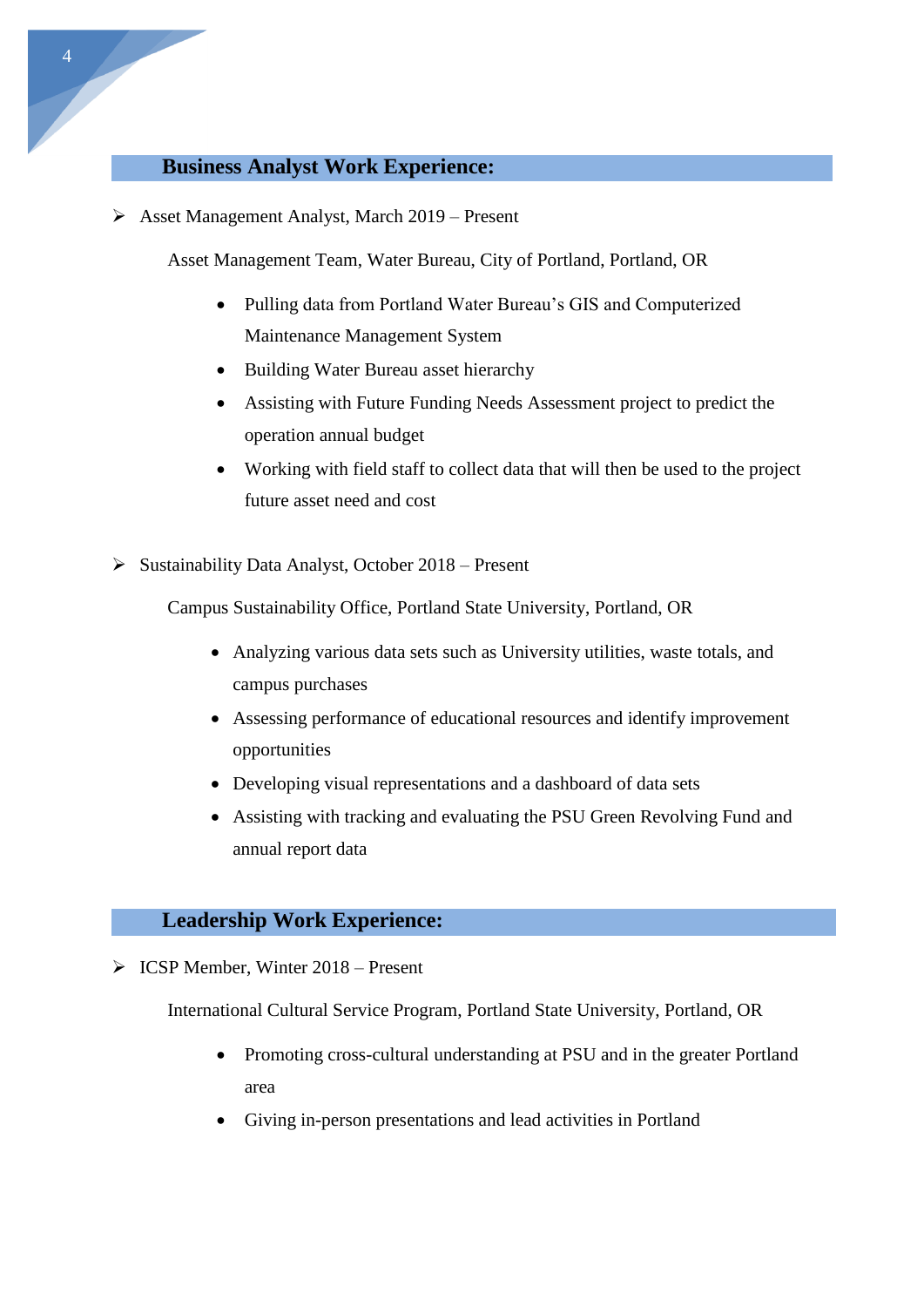- Spreading cultural awareness and help grow an appreciation for cultural differences
- Volunteering time as panelist, public speaking, and cultural liaison
- Mentor and Leadership Student, September 2016 December 2017

Intensive English Language Program, Portland State University, Portland, OR

- Served as a resource for new IELP students and introduced the American university life
- Welcomed and interacted with students and teachers and assumed the role of peer mentor
- Provided support for IELP students by advising on the US education system and life of the student
- Organized new student orientation and led activities in student lounge

# **Technical Work Experience:**

Classroom Audio Visual Technician, September 2015 – March 2019

OIT Department, Portland State University, Portland, OR

- Provided necessary training to instructional technology users, including and faculty, staff, or students
- Provided troubleshooting and technical support over the phone or in the classroom
- Performed audio visual equipment reservations
- Maintained equipment within the AV office space, as well as within classroom
- Ensured that the university and Audio-Visual Services policies are followed
- $\triangleright$  Head of Radio Network Design Unit, March 2013 December 2014
	- Almadar Aljadid Telecommunication Mobile Company, Tripoli, Libya
		- Supervised three communication engineers
		- Reported the daily, weekly and monthly operational issues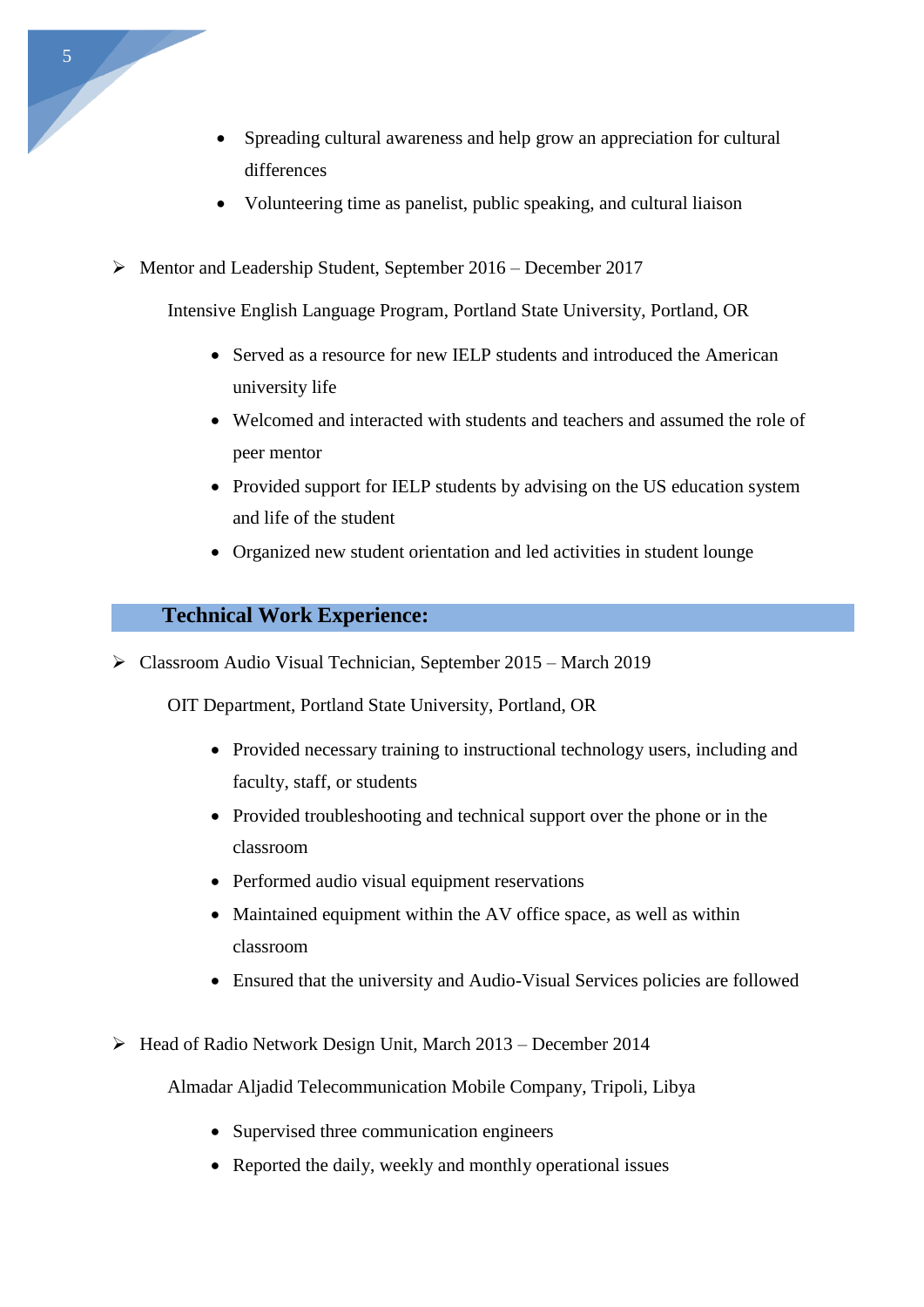- Planned new sites by analysis of real traffic
- Designed indoor coverage solution with tools
- $\triangleright$  Radio Network Optimization Engineer, July 2008 February 2013

Almadar Aljadid Telecommunication Mobile Company, Tripoli, Libya

- Monitored the Key Performance Indicators and network alarms
- Collected and analyzed data by drive test
- Improved the statistics of radio network
- Assisted customers with issues and technical questions

#### **Internship:**

Future Fund Assessment Project Fall 2018 – Winter 2019

Asset Management Team, Water Bureau, City of Portland, Portland, OR

- Pull data from Portland Water Bureau's GIS and Computerized Maintenance Management System
- Create an asset hierarchy and compile all the asset attributes to be used in an asset management program that will upload the data and assist with future funding needs assessment planning.
- Work with field staff to understand the attributes and collect data that will then be used to populate the newly added attributes
- Main Replacement Prioritization Project, Spring 2018 Summer 2018

Planning Team, Water Bureau, City of Portland, Portland, OR

- Updated the methodology used in the database to estimate project costs
- Made changes to the existing database, or create a new prioritization tool
- Coordinated with various Water Bureau workgroups to revise the project prioritization methodology

6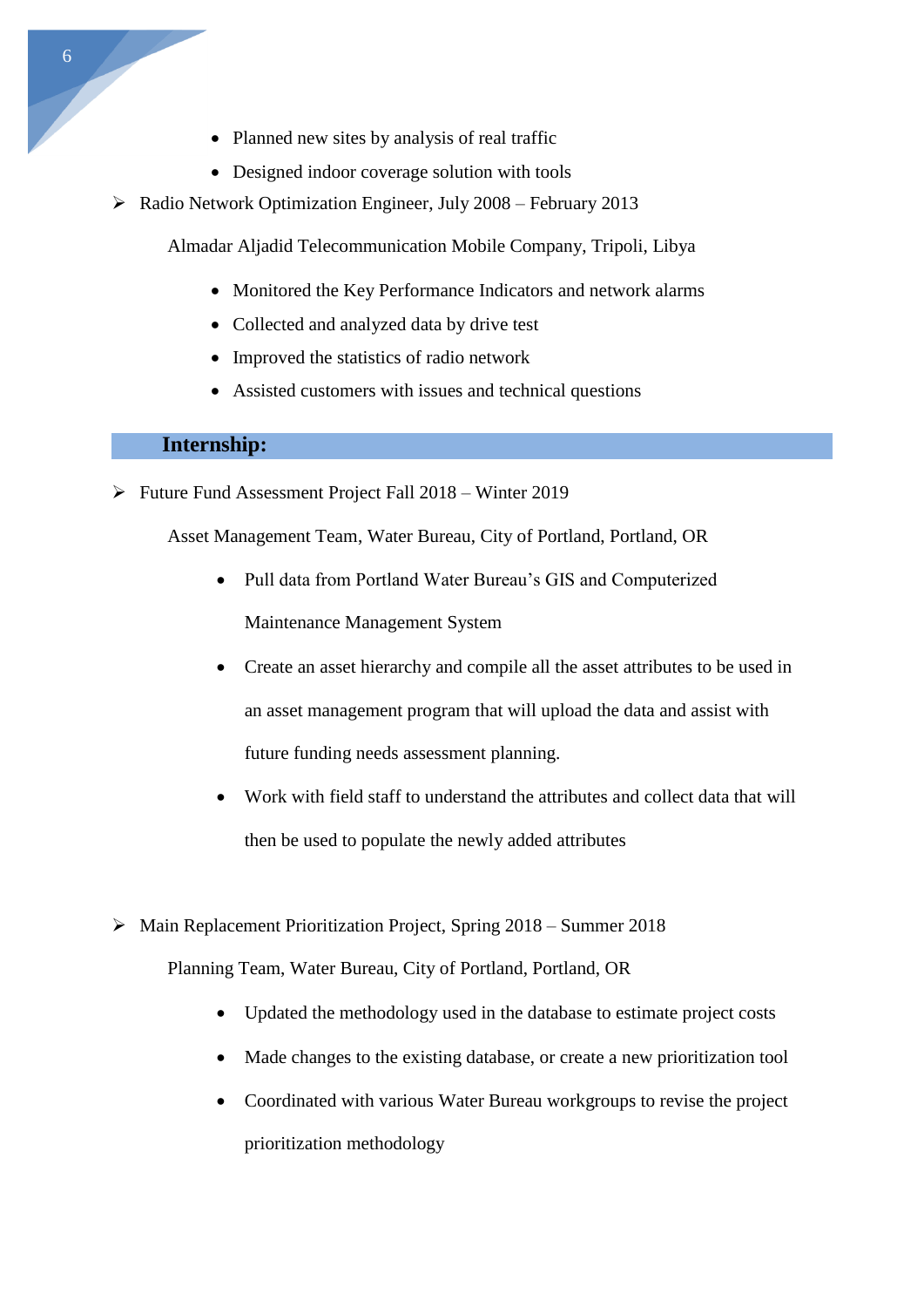# **Achievements:**

- Dr. Robert D. Dryden Memorial Scholarship Award of for the 2019-2020, MCECS, PSU
- Laurels Graduate Award for the 2018-19 and 2019-20, Graduate Office, PSU
- Student Leaders Recognition Award for Academic Excellence, SALP, PSU, April 2019
- Outstanding International Student Recognition Award, OISSS, PSU, April 2019
- People's Choice Awards in PhD Form ETM Poster, PSU, Portland, OR, February 2019
- Semi-finalist of PSU Cleantech Challenge, Center of Entrepreneurship, PSU, 2019
- People's Choice Awards in 3 Minute Thesis, PSU, Portland, OR, March 2018
- Student Employment Award Nomination Certificate, PSU, Portland, OR, April 2017
- Libyan Government Masters Scholarship Award 2015, 2016, 2017

# **Memberships:**

- Omega Rho International Honor Society Treasurer, Portland State University Chapter, 2018-19
- American Society for Engineering Management membership, USA, Summer 2018
- Omega Rho International Honor Society membership, PSU Chapter, 2017
- Member of Portland Power BI User Group
- Member of Portland R User Group

#### **Volunteering:**

 On-site Organizing Committee Member at PICMET (Portland International Conference on Management of Engineering and Technology), 2017, 2018, 2019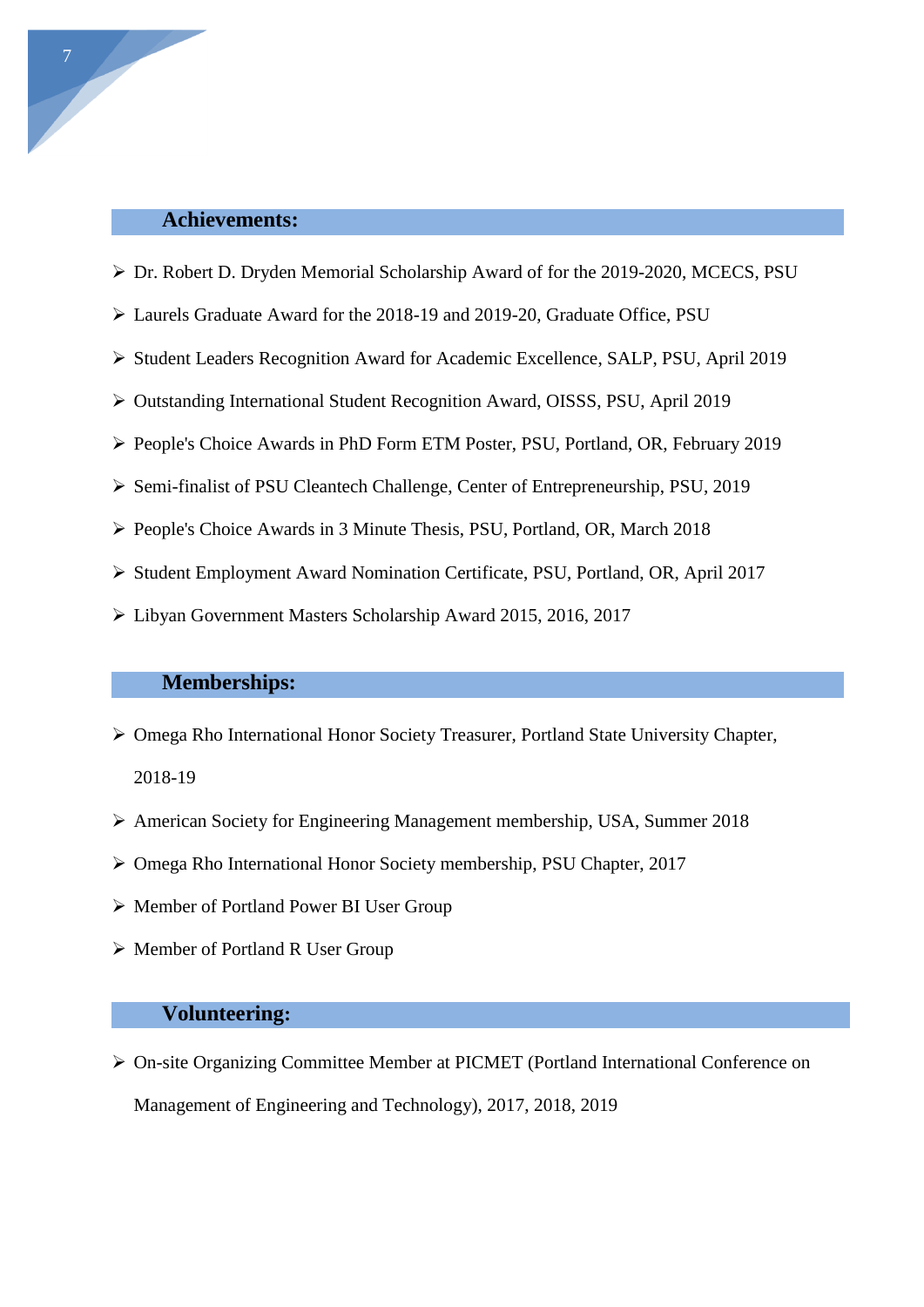- Multicultural Resource Center, World Oregon Non-profit Organization, Portland, OR, Winter 2018 – Now
- PSU graduation ceremony and ETM graduation ceremony 2018
- Maseeh College of Engineering and Computer Science, PSU International Student, and Portland State Intensive English Language Program orientations, Fall 2016, 2017, 2018
- PSU Free Food Market food distribution, PSU Committee for Improving Student Food Security and the Oregon Food Bank
- Portland Public Library, Capitol Hill Library, Portland, OR, July September 2015

#### **Publications:**

- Contributing to *Operations Research Using R*, an open-source book by Dr. Timothy Anderson
- Contributing to *Data Envelopment Analysis Using R*, an open-source book by Dr. Timothy Anderson
- **M.dabab**, T.Anderson, " Exploring the Impact of Noise on Data Envelopment Analysis," 2019 INFORMS Annual Meeting Seattle, WA, 2019.
- **M.dabab**, T.Anderson, " An Assessment Of Decision Making Units' Efficiency In Service System," Student Research Symposium Poster, Portland, OR, 2019.
- **M.dabab**, T.Anderson, " Performance Assessment Of Service System Efficiency: A Case Of A Drive-Thru Service Chain," International Annual Conference, American Society for Engineering Management, Philadelphia, PA, 2019.
- **M.dabab**, M. Almuzel, R.Khalifa, D. Bakry, "Evaluation of the Entrepreneurship Program and Managerial Efficiency in the Middle East and North Africa," International Annual Conference, American Society for Engineering Management, Philadelphia, PA, 2019.
- **M.Dabab**, R.Khalifa, N. Beltaif, "An Assessment of Cellular Providers in Libya for Positional Improvements Using Hierarchical Decision Model," in Management of Engineering and Technology (PICMET)/IEEE, Portland, 2019.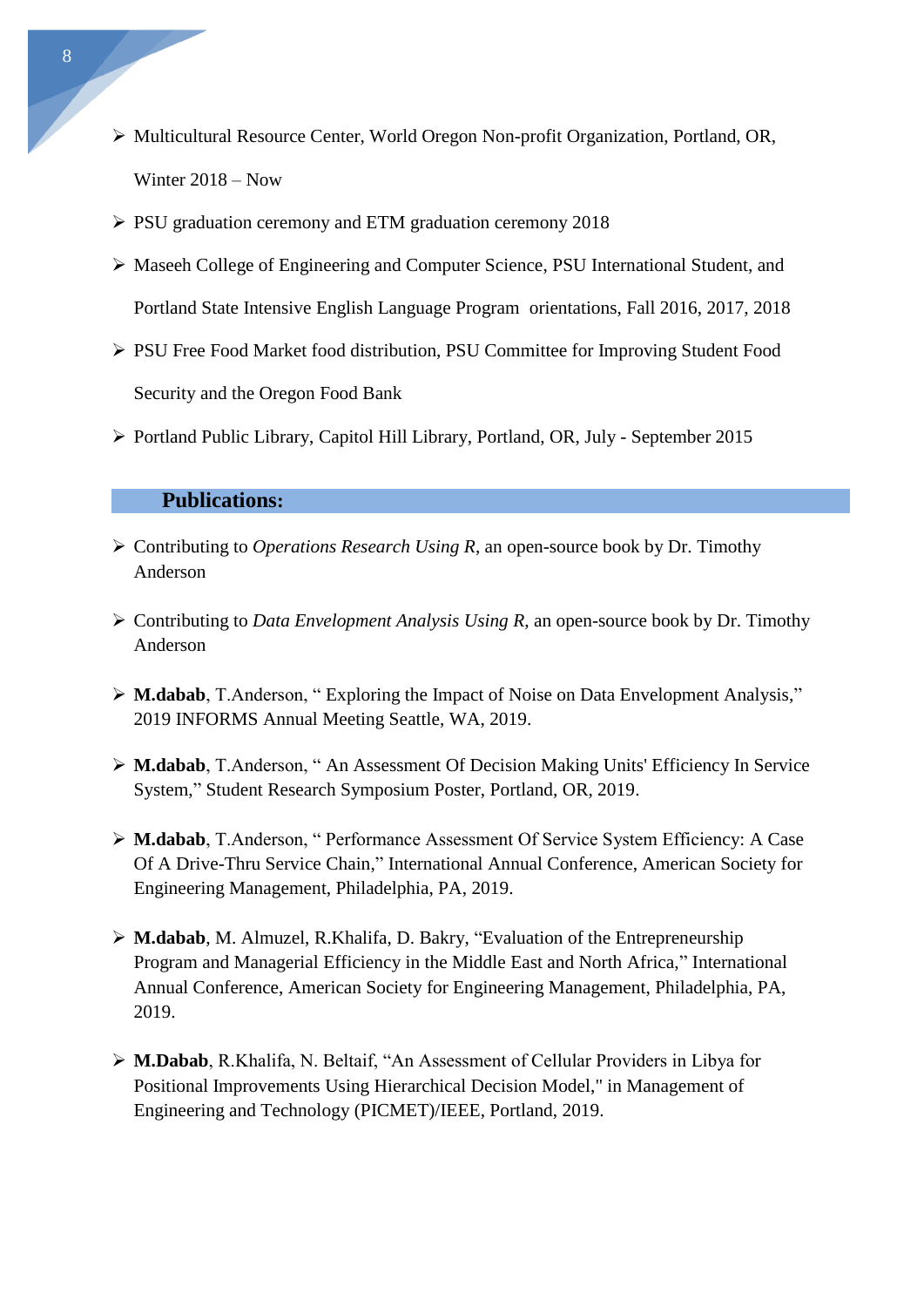- ▶ N. Jacqueline, M. Dabab, T. Anderson, " Benchmarking and Evaluating the Efficiency of Mass Transit Systems Based on Best Practice Using Data Envelopment Analysis," in Management of Engineering and Technology (PICMET)/IEEE, Portland, 2019.
- R. Khslifa, **M.Dabab**, H. Barham, " A Preliminary Strategic Framework for Enhancing the Sustainability of International Technology Transfer: The Case of Libya," in Management of Engineering and Technology (PICMET)/IEEE, Portland, 2019.
- D. Bakry, **M.Dabab**, R. Khalifa, " Reflection of Critical Thinking on the Sustainable Educational Development: A Case Study of the Middle East and North Africa," in Management of Engineering and Technology (PICMET)/IEEE, Portland, 2019.
- D. Bakry, R. Khalifa, **M.Dabab**, "The Effectiveness of Entrepreneurship Programs to Reduce Unemployment in Developing Countries: The case of Saudi Arabia," in Management of Engineering and Technology (PICMET)/IEEE, Portland, 2019.
- **M.dabab**, T.Anderson, "Benchmarking Cellular Technical Efficiency Using Data Envelopment Analysis," International Annual Conference, American Society for Engineering Management, Coeur d'Alene, 2018.
- **M.Dabab**, C.Weber, "Business Intelligence and Data Analytics as a Driver of Dynamic Capability Strategic Approach," in Management of Engineering and Technology (PICMET)/IEEE, Honolulu, 2018.
- **M.Dabab**, M.Freiling, N.Rahman, D.Sagalowicz, "A Decision Model for Data Mining Techniques," in Management of Engineering and Technology (PICMET)/IEEE, Honolulu, 2018.
- **M.Dabab**, R.Craven, H.B, E.Gibson, "Exploratory Strategic Roadmapping Framework for Big Data Privacy Issues," in Management of Engineering and Technology (PICMET)/IEEE, Honolulu, 2018.
- M. Saadatmand, **M.Dabab**, C.Weber, " Dynamics of Competition and Strategy: A Literature Review of Strategic Management Models and Frameworks," in Management of Engineering and Technology /IEEE, Honolulu, 2018.
- **M. Dabab**, "An Overview of Mobile Indoor Coverage: A Case Study of a Local Mobile Operator," Almadar Journal for Communication, Information Technology, and Application, April 2016, Vol.03, No. 01.